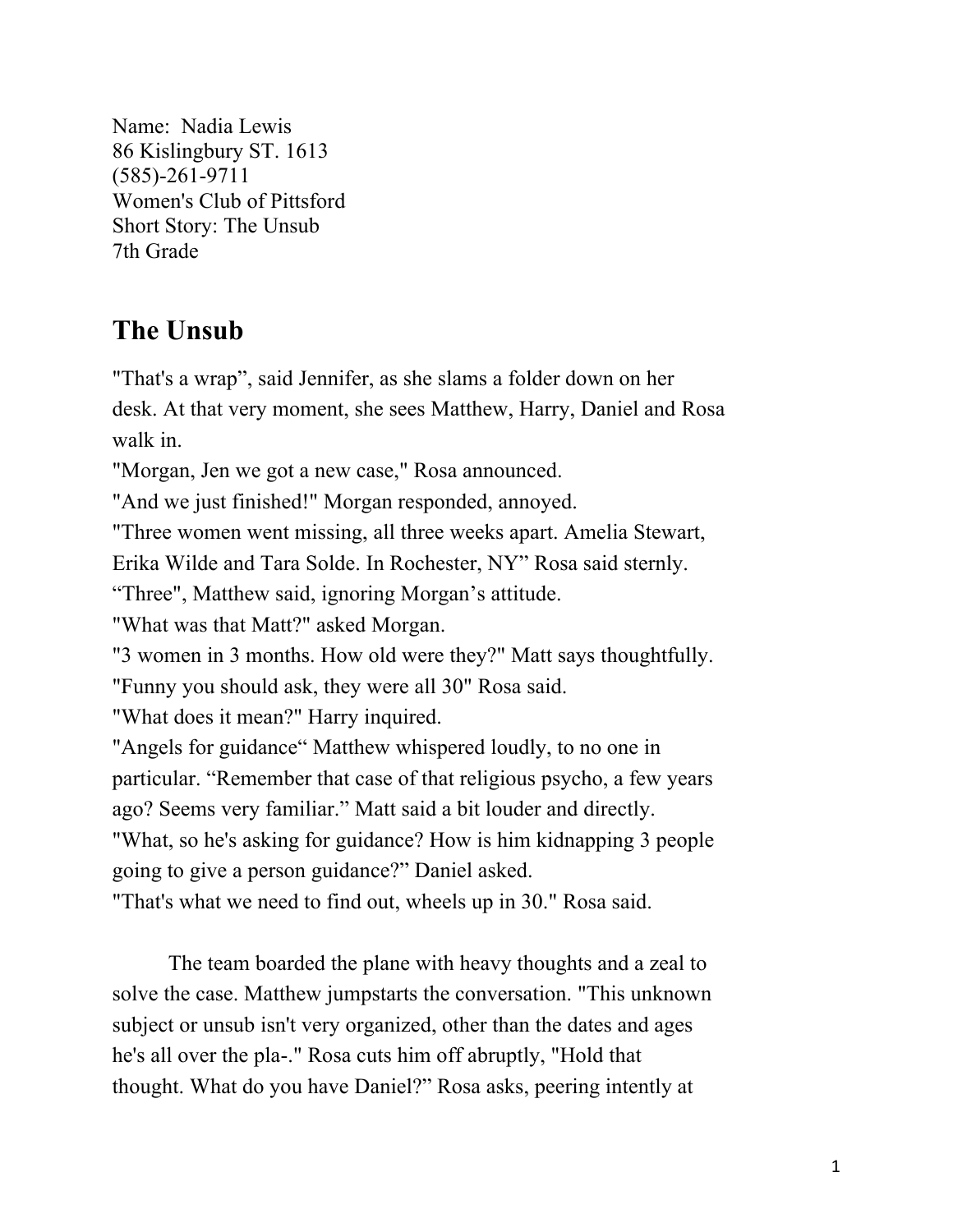Daniel's furrowed brow.

Clutching his laptop to avoid it hitting the ground due to some spontaneous turbulence, Daniel states, "Not good news, the first girl that was abducted, yeah well, she was found dead this morning." Everyone sighs heavily.

"Sending the pictures now." Daniel states somberly.

"Alright thanks Daniel." Rosa says, clearly disturbed.

"He's getting bold already." Morgan says.

"Yeah but I think I know when he will strike again" Harry piped up, just a little too excitedly, especially considering the

circumstances. Harry continued on, despite the side eyes the team was giving him.

"Three days, in 3 days he will try to find the angel that will give him the guidance he is seeking" Harry states, emphasizing angel. Jennifer jumped right on the bandwagon with her comment. "So we have three days to find him before he strikes again!"

As soon as the plane touched down, the team wasted no time driving to the respective areas to investigate further. Matthew and Morgan set out to find if there were any additional witnesses, while Harry scoured the crime scene looking for additional evidence and clues. Rosa headed to the Coroner's Office.

"Hello, I am Rosa Williams." Rosa introduced herself to the police chief who had met her at the office

"Nice to meet you. I'm Leah Apple and I'm the chief of police. I'll take you to her." They walked down a long, dark, sterile hallway, making a left, right, then left before they arrived at the big open room, with blinding white lights.

"Still can't figure out why he cut her arms off?" the police chief asks, perplexed.

"Sign of purchase." Rosa replies, matter-of-factly. "Most male killers do it to show a source of power." She pauses, then adds, "You can see here there's a raised ink mark." Rosa lifted the woman's limp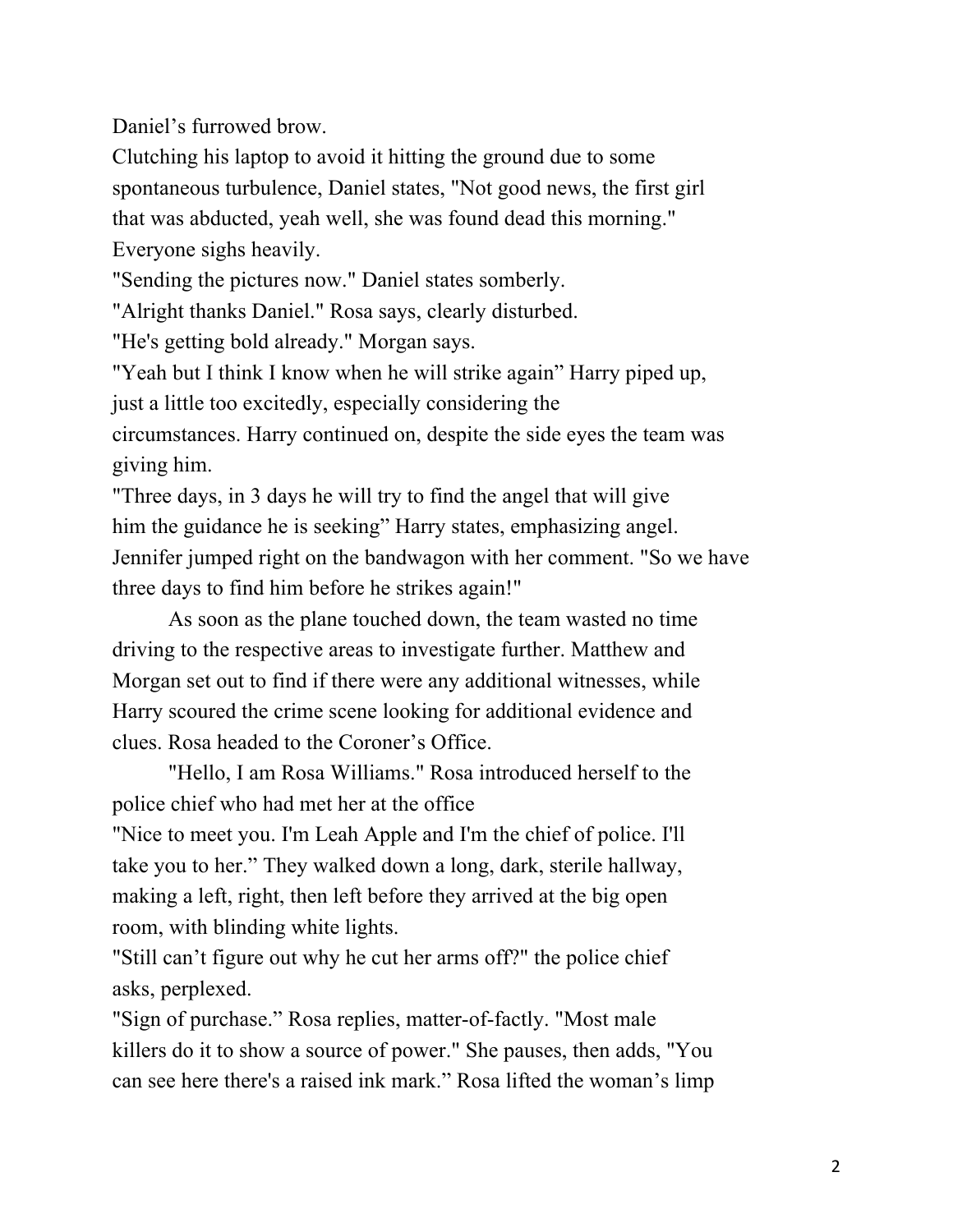leg and examined the raised mark on her ankle.

"Do you have a black light?" Rosa asks the technician on duty. "Thank you, and can you dim the lights." Rosa adds as she receives the black light.

Stealthily, Harry appears. He is examining the body, over Rosa's shoulder. Rosa is concentrating so hard, she doesn't notice his arrival. Harry gives a knowing nod and points, then says, "You can barely see but there are angel wings under the X he cut in her skin." "Yeah and you can see he was angry when he did it. "Rosa responds, disgusted.

Suddenly, Rosa's cell phone rings, it's Jennifer.

"There's another girl, Erika Wilde." Jennifer exclaims. "He struck again but why this early though?"

Rosa could hear Matthew's commentary in the background, he sounded confused as he said "He must be getting tired of the same people." "Well if that's the case, it won't be long before another girl goes missing."

Morgan adds, "What if we are tracking him for the wrong reason? Think about it, we all know he's killing women because they are not his guiding angel, but what if he's killing them because they represent someone from his past?"

Matthew agrees, "I think you're onto something."

"Sounds like we are ready to give our profile! Let's meet up and discuss this further team", Rosa replies.

All the agents, Rosa, Morgan, Matthew, Harry and Daniel meet with the police officers, at the police station.

"The unsub we're looking for is in his mid-twenties with a history of mental health issues and some sort of trauma from his youth.

Possibly, a relative or parent committed suicide, possibly due to abuse." Rosa reports.

"In a small city like this it will be easier to catch him if we have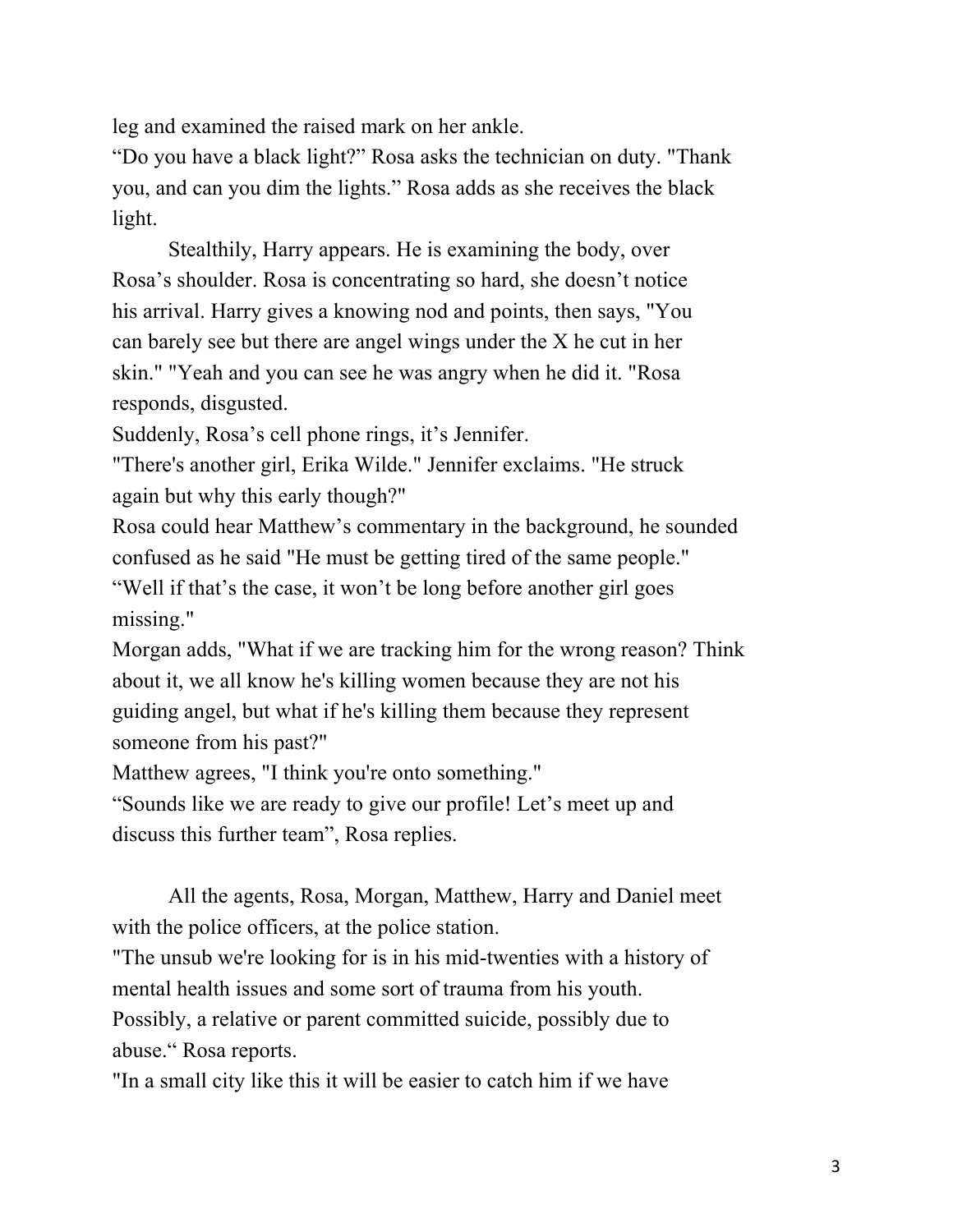something like school records." Jennifer suggests. Matthew continued, "We can go to different schools to see if they had any suspicions of children with childhood trauma or a sudden obsession with angels."

After they gave the profile, they left to go interview some teachers at schools. After several disappointing leads and fruitless tips, Matthew struck gold! According to the principal at Holy Rosary Catholic School in a western suburb of Rochester, there was a student who always lingered in their minds as "different". Matthew asked a series of questions to which the principal responded, "Yes, surprisingly there was a student named James Roiled and he always drew drawings of angels and crosses. He was very interested in those things. And when he was 12 years old, his mother committed suicide." After she exhausted all the information she knew, Matthew thanked her for her time and went to meet back up with the team. "I have some leads. I interviewed the principal from this suburban Catholic school and she said she had a student named James Roiled, who was always interested in angels. And when he was 12 years old his mother committed suicide." Matthew advised everyone. "

Before Matthew could even provide all the information from his findings, Jennifer was on the phone calling Daniel. Being the efficient, information tech genius he was, Daniel had a full report in no time! Daniel proudly reported that James Roiled was 23 years old now and he owns two properties. One is a home and one is an old church building. He also has a website promoting his church. According to Daniel's research, the church practices finding guardian angels! The best part was the phone number:(333)-333-3333.

Everyone looked around nervously at one another, but the excitement was still palpable. Rosa broke the silence and asked Daniel for the address.

"Oh yes I have it right here, it's 426 Hill Grove Road". Daniel quipped.